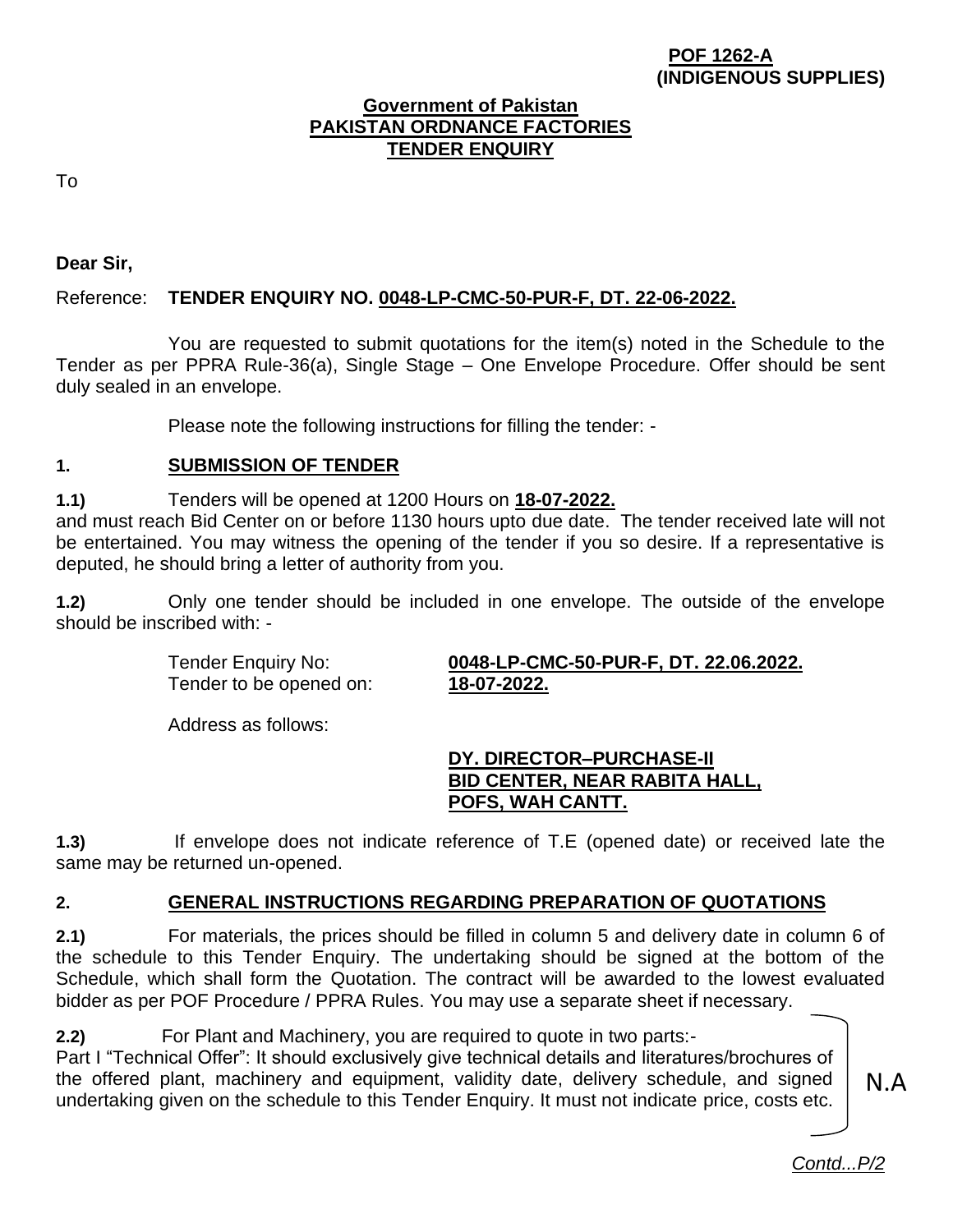Part II "Commercial Offer": It should indicate the commercial terms e.g. price, terms of payment, mode of payment, mode of supply.

Each part should be placed in a separate sealed cover. The envelopes should be inscribed with Part I "Technical Quotation without Price" and Part II "Commercial Quotation with Price".

- **2.3)** The Quotation must remain valid for, at least 90 days from the date of opening of tenders.
- **2.4)** The Quotation should hold good for any reduced or enhanced quantities without notice.
- **2.5)** In the event of non-acceptance of offer, no intimation will be given to the Tenderers.
- **2.6) Conditional Offer or alternative offers are likely to be ignored.**
- **2.7)** Quotations should be based on: -

## **Free Delivery at POF's stores at WAH CANTT.**

In this case Octroi duty will be payable by the supplier.

**2.8)** Taxes and Duties etc. where applicable, must be shown separately, quoting reference to Registration No. in cases of Sales Tax and relevant authority in the case of others. Offers without clarifications and inclusive of Taxes and Duties may be ignored.

**2.9)** Taxes and duties levied on or after Tender opening date or on or after the date offer was signed and dispatched will be allowed to include in the offered rates.

**2.10)** Supplier will render necessary information regarding hazardous effects on environment of the material/products supplied by them, in their quotations and shipping/dispatch documents.

**2.11)** If the requisite information is not furnished on the T.E. forms or offer received in not conformity with the requirement of T.E. such offer shall be ignored.

**2.12)** "Suppliers will furnish a certificate, issued by Excise & Taxation deptt: that he has cleared all Professional Tax payable by him" offers received without this certificate will be rejected.

### **3. INSPECTION**

**3.1)** Supplies shall be subject to the inspection and acceptance by the competent inspection authority nominated by the Purchaser, who will arrange it at his own cost. Inspection facilities such as tools, test equipment, instruments etc will, however, be provided by the suppliers in accordance with the relevant specifications.

**3.2)** Where considered necessary, by the Purchaser, the stores may be obtained on Warranty/Guarantee subject to inspection on receipt. Rejected stores will be removed and replaced with the acceptable stores by the Supplier at his own expense, within a specified time.

*Contd...P/3*

N.A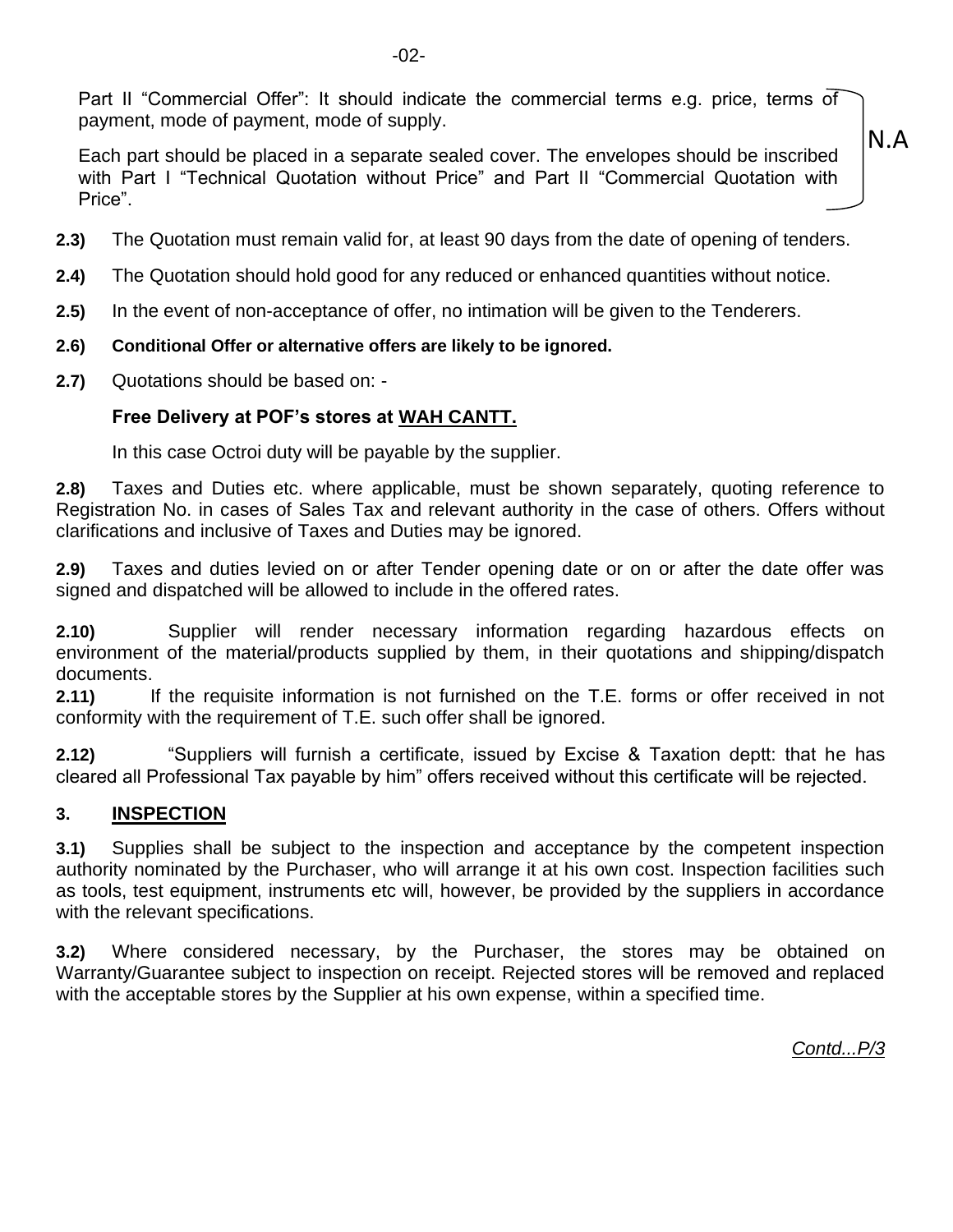## **4. TENDER FEE**

The tender must be accompanied by a non-refundable fee by means of a crossed postal order/Pay Order of Rs. 500 in favour of **Director Admin POFs Wah Cantt.** 

## **TENDER SAMPLE**

**4.1)** Where required, offer must accompany tender sample, strictly according to the description and specification given in Tender Enquiry. Offer not accompanied by tender sample will NOT be entertained excepting the established and reputable firms who have either previously satisfactorily supplied the same or similar stores or have submitted an acceptable sample thereof against previous T.E.

### **5. BID MONEY**

**5.1)** Bid Money at the rate of 2% (For Registered firms) and 5% (For Un-registered firms) of the quoted value , should accompany the tender in the shape of Deposit at Call Receipt/Pay Order/Banker's cheque, from a scheduled Bank drawn in favour of:-

## **DY. DIRECTOR–PURCHASE-II POF WAH CANTT.**

Tenders received without Bid Money will be rejected.

**5.2)** Bid Money of the unsuccessful tenderers will be returned as soon as the scrutiny of the tenders is completed. Bid Money of the successful tenderers will be retained until the contract is finalized. Bid Money will be forfeited in case the quotation is withdrawn before the expiry of its validity date.

**5.3)** State owned organizations are not required to provide Bid Money.

# **6. ACCEPTANCE OF OFFERS**

**6.1)** The competent purchase officer may reject all bids or proposals at any time prior to the acceptance of a bid or proposal. The Purchase officer shall upon request communicate to any supplier or contractor who submitted a bid or proposal, the grounds for rejection of all bids or proposals, but is not required to justify those grounds.

### **6.2) Performance Bond:**

**(a)** The successful bidders shall provide performance bond not exceeding 10% of the value of store to be procured/contracted in the form Deposit At Call Receipt from a scheduled Bank, or, an un-conditional Bank Guarantee on the prescribed format. The performance bond will be in favour of C.M.A (POFs) Wah Cantt and will be returned on satisfactory completion of contract.

**(b)** If the Supplier fails to furnish the Performance Bond within the specified time, such failure will constitute a breach of the contract and the Purchaser shall be entitled to make other arrangements for Purchase of the stores at the risk and expense of the supplier.

*Contd...P/4*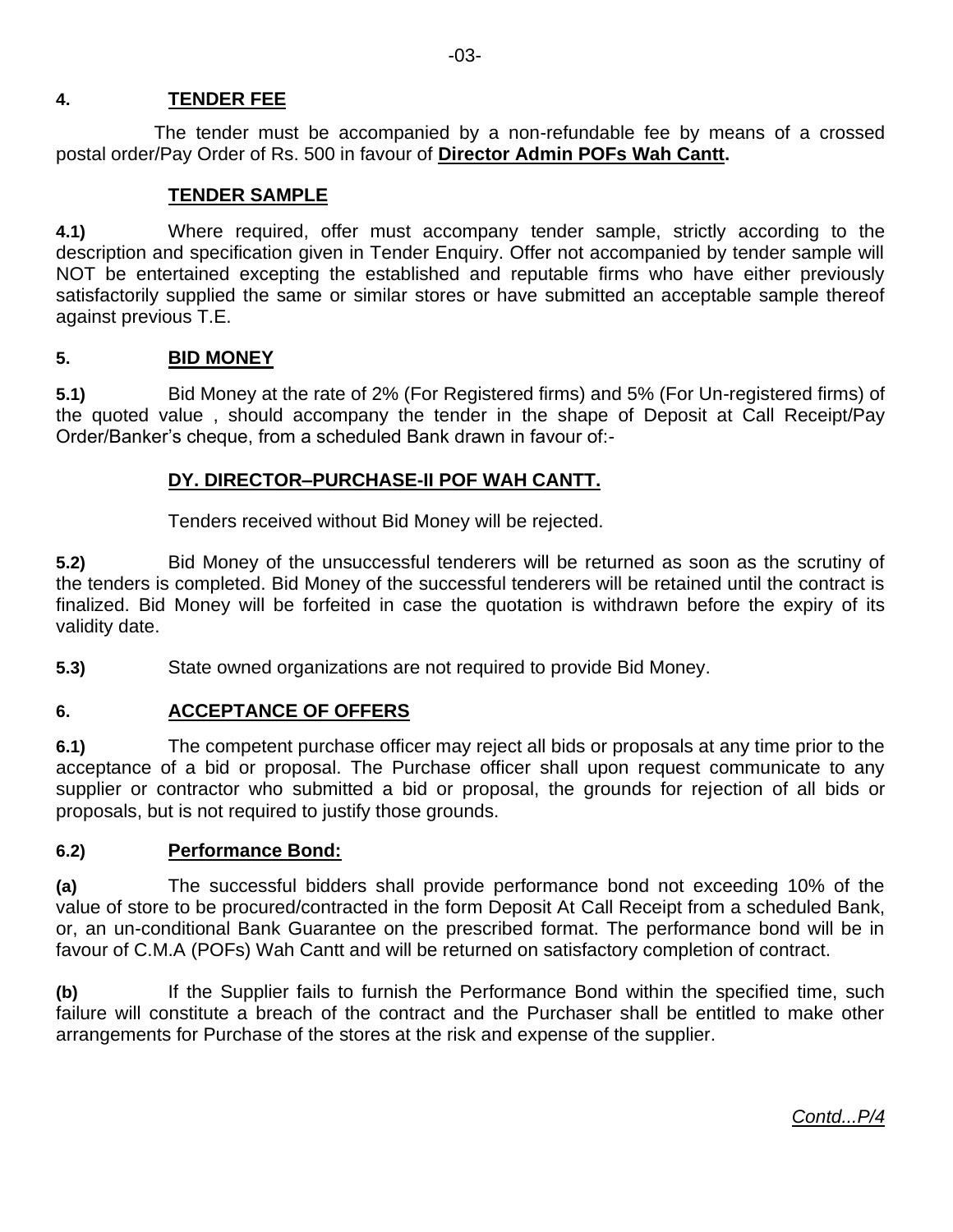**6.3** PERFORMANCE BOND from State owned organizations may be waived off at the discretion of the Purchaser.

#### **6.4 FAILURE TO SUPPLY THE STORES**

All deliveries must be completed by the specified date. If the failure to deliver the stores within the scheduled time should have arisen from "Force Majeure", which the purchaser may admit as reasonable ground for further time, he will allow such additional time as he may consider to have been required by the circumstances of the case. Otherwise, he will be entitled, at his discretion, to cancel the contract; and/or Claim liquidated damages up to 2% but not less than 1% of the contract price of the items and their quantities for each and every month or part of a month, beyond the specified delivery date, during which these may not be delivered, subject to a maximum of 10% of the total contract value of the particular stores which remained unsupplied either in part or in full; or, to purchase, from elsewhere, the unsupplied stores at the risk and cost of the supplier.

### **6.5 PAYMENT**

Payment will be made by the C.M.A.- (POFs) through crossed cheques on receipt/acceptance of stores on our prescribed bill form supported by receipt voucher on part/full supply basis.

6.5(a) Payment of duties / Taxes including professional tax (where applicable) must be supported by proof of having paid these to concerned GOVT. Taxation Deptt.

#### **7. SECURITY OF INFORMATION**

The tenderer and his employees must not communicate any information relating to the sale/purchase of stores under this enquiry to any person other than manufacturer or to any press or agent not authorized in writing by POFS to receive it.

Please return the Schedule to the Tender duly signed by the specified date, along with the specifications, drawings etc. if any, enclosed herewith – even if you are unable.

**WARNING** In case the firm abstain from making offers or fail to return / acknowledge the tender form by the specified date on three consecutive occasions, no further tender enquiry may be issued to them and their names would liable to be removed from the approved list.

 **Yours sincerely,**

 **(RIAZ HUSSAIN ANSARI) DY. DIR-PURCHASE-II (B)**

**Tele 051-9055–22193 Fax 051-9271400**

*Contd...P/5*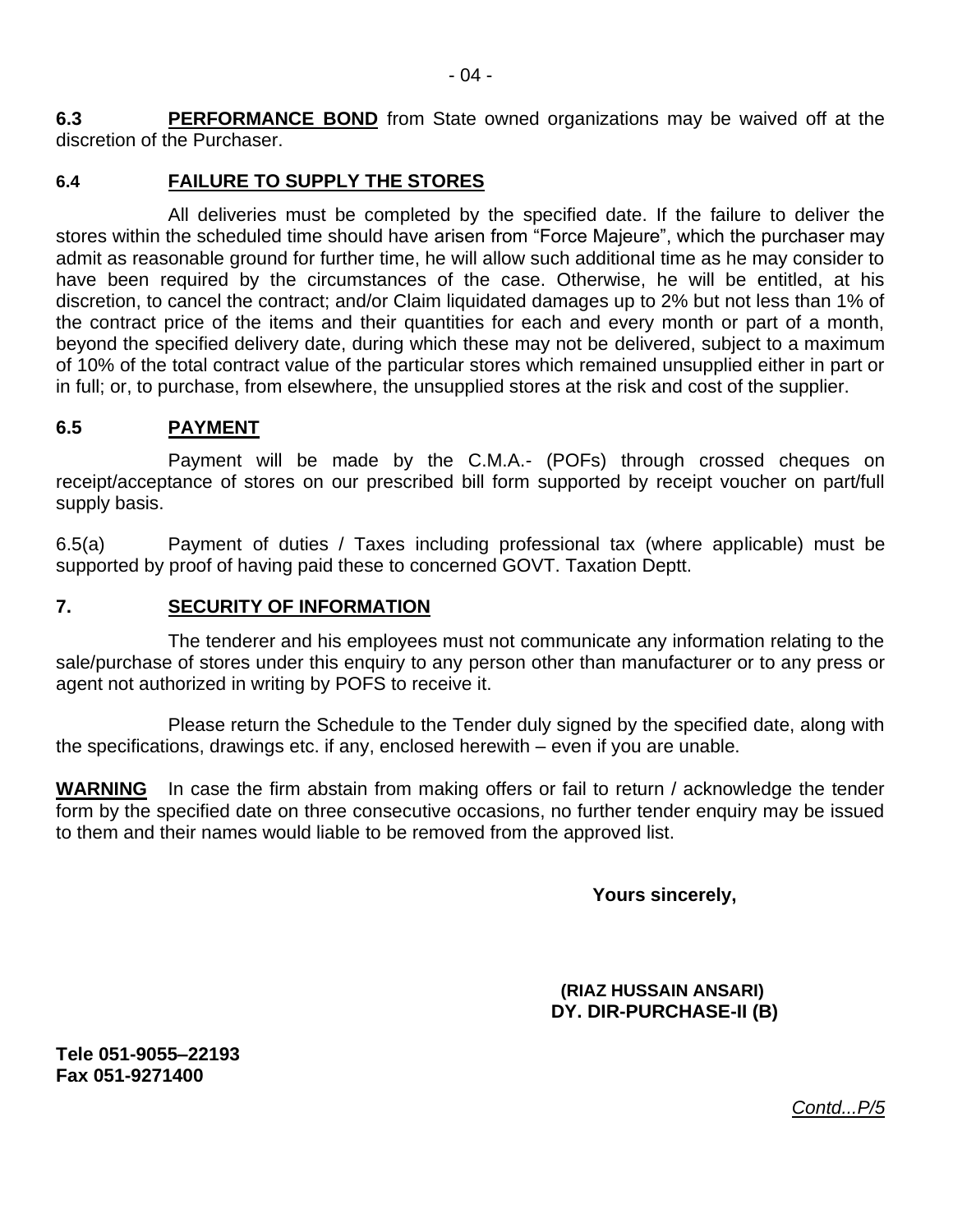#### **PAKISTAN ORDNANCE FACTORIES**

#### **Schedule to Tender No. 0048-LP-CMC-50-PUR-F, dt. 22-06-2022.**

#### **(1) For Materials:-**

|                                                 | $\mathbf{2}$                                                                               | 3          | 4    | 5                                                                 | 6                                                           |  |  |  |
|-------------------------------------------------|--------------------------------------------------------------------------------------------|------------|------|-------------------------------------------------------------------|-------------------------------------------------------------|--|--|--|
| <b>Item</b><br>No.                              | Description with specification etc.                                                        | A/U        | Qty. | <b>Price Per</b><br>Unit<br><b>FOR or Free</b><br><b>Delivery</b> | <b>Delivery</b><br>Date<br><b>Supply</b><br><b>Schedule</b> |  |  |  |
| i.<br>Indent No. 0049-LP-CMC-50, DT. 30-10-2018 |                                                                                            |            |      |                                                                   |                                                             |  |  |  |
| 01.                                             | Cover Water Proof 40' X 40'<br>Spec: Im-2838 For MAT QLTY PSG 866(C) for Mat.<br>Canvas LT | <b>Nos</b> | 07   |                                                                   | Within 03<br>months<br>after<br>issuance of<br>contract.    |  |  |  |

#### **(2) For Plant & Machinery:-**

Specifications:-

### **(3) Special Conditions:-**

- (i) Reputable firms having relevant experience and good performance are eligible to participate in the bid / Tender.
- (ii) Only one rate should be quoted against description of store on the Tender Schedule.
- (iii) Quotation not accompanied with Bid Money & Tender Fee or less Bid Money & Tender Fee will be ignored.
- (iv) Sales Tax must be shown separately, otherwise, quoted rate will be considered as inclusive of Sales Tax and the same will be deducted from payment bills.
- (v) Sales Tax Registration No. issued by Excise & Taxation Department and NTN must be given in quotation.
- (vi) PTC must be from the relevant Province.
- (vii) Only Registered suppliers (with Sales Tax & Income Tax Deptt.) who are on Active Taxpayers List (ATL) of FBR are eligible to supply goods / services to Government Deptts.
- (viii) Undertaking of T.E. Schedule should be returned duly signed & stamped with quotation.
- (ix) In case of registration with POF, registration certificate may be enclosed.
- (x) Firms not registered with POF are required to provide Annexure-A, duly filled, signed and stamped along with the quotation.

Contd…P/6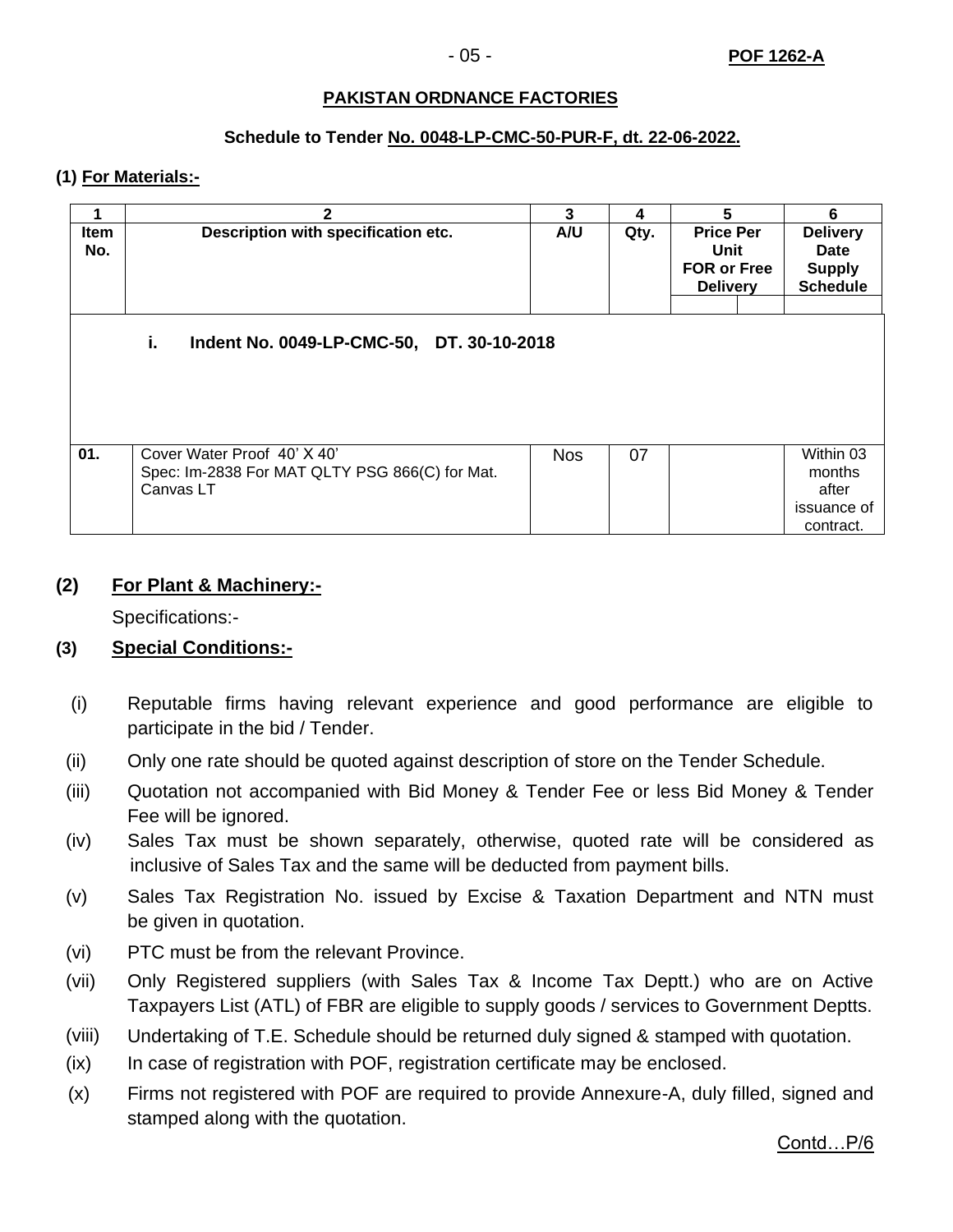- (xi) The firm is responsible to supply the store as per description and specification.
- (xii) All the interested firms are required to submit the documentary evidence of their professional, technical, financial, legal and managerial competency for bid evaluation.
- (xiii) Grand Total value of quoted items may be mentioned in the quotation.
- (xiv) MSDS (material safety data sheet) may be provided along with each consignment.
- (xv) Advance sample against all quoted items of intended store must be qualified in the tender enquiry stage prior to contract to avoid any problem at later stages.
- (xvi) Offer validity 90 days will be effective from the date of acceptance of advance sample/Technical literature from our side.
- (xvii) Firm registered with Securities & Exchange Commission of Pakistan (SECP) will be preferred in tender.

#### (4) **UNDERTAKING**

 Should our offer be accepted, we hereby undertake to supply the stores/render services contracted on the basis of conditions of contract embodied in Form POF-1281, and to deposit the performance bond within the prescribed time, failing which it will constitute a breach of contract, and POF will have the right to purchase the stores/services elsewhere at our risk & cost.

| Date<br>Place | Signature of the Tenderer<br>Name                   |  |
|---------------|-----------------------------------------------------|--|
|               | <b>Position</b><br>Address<br>Income Tax G.I.R. No. |  |
|               | <b>Official Stamp</b>                               |  |

*Contd...P/7*